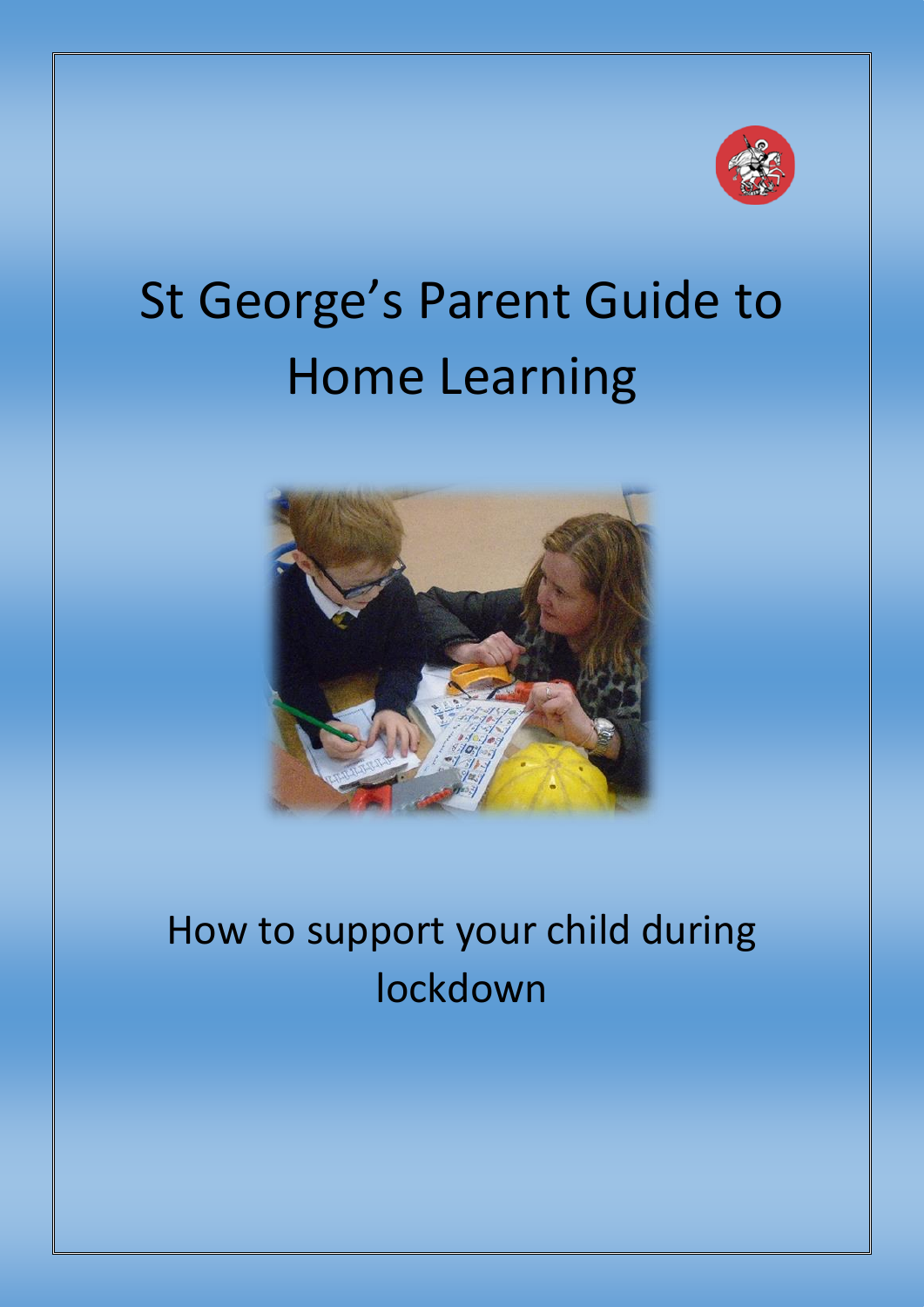**Top Tips for online learning:**

**Establish routines and expectations: ensure that start times, breaks and lunch are at clear times and the same time each day. Maintaining this routine can help maintain a positive work ethic.** 

**Ensure children get up and dressed before starting their work for the day.** 

**Identify a clear physical space for your child to work: this will make it easier to focus on learning, without other distractions. Talk your child through online expectations for learning.** 

**Talk to your child about the plan for the day, and the lessons ahead. Spending extended time working at home is unfamiliar territory. Talking about how things are going can help pre-empt any problems and establish an understanding between all members of the household.**

**Set times to be on and offline: there will be more screen time than normal whilst working at home. Children may have to share devices with family members, and setting time limits in advance can help manage this successfully. Equally, spending time offline is important to maintain a sense of balance in the day.**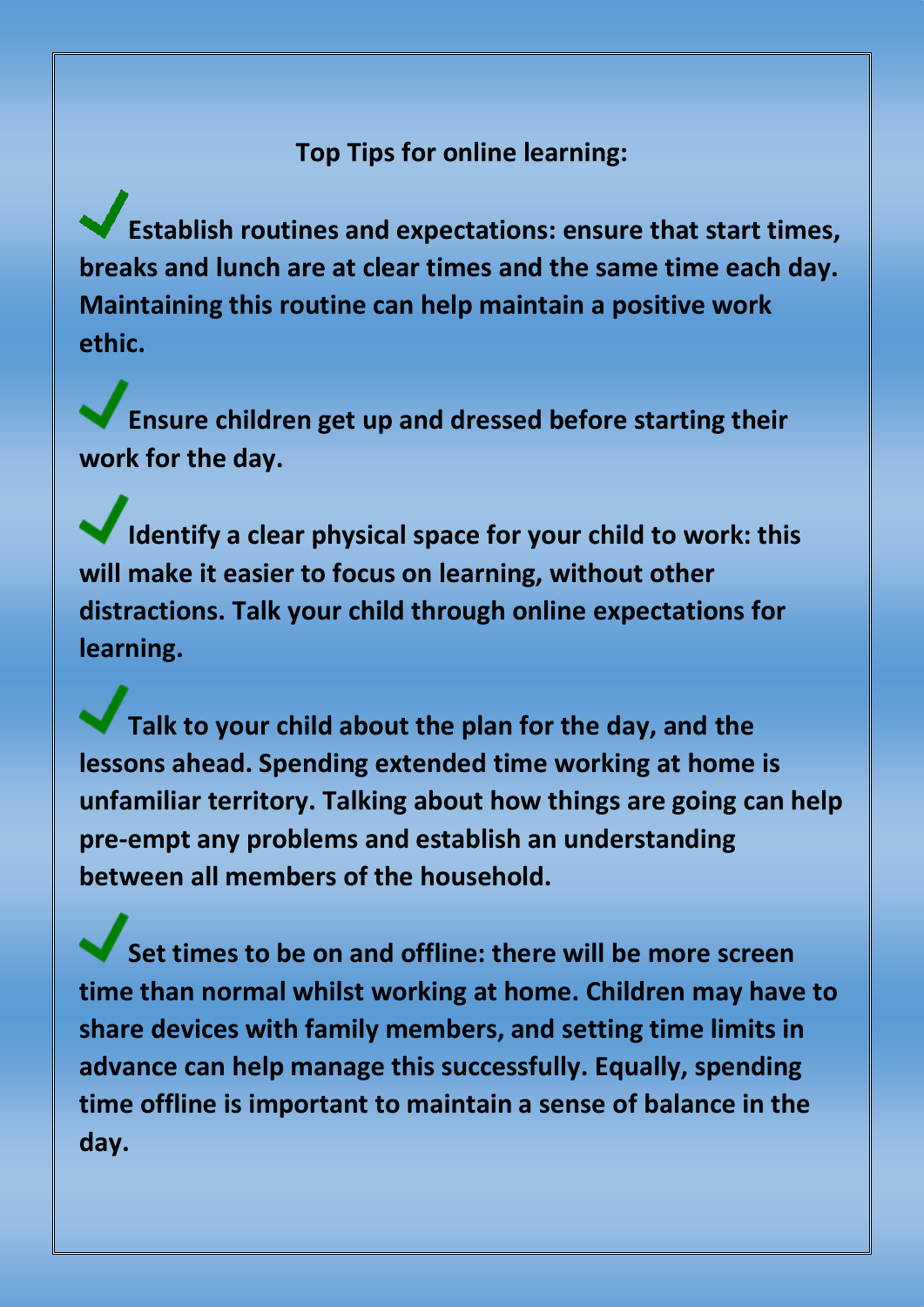**Remember to exercise: your child will feel better emotionally and physically when they exercise, so do make time for this. Joe Wicks does a workout each morning at 9am and you can access this on YouTube. Movement is good for wellbeing and releases positive hormones in the brain.**

**Talk to your child about things on your mind: it will be a big adjustment working from home every day and it is normal to feel anxious or worried about what is happening when the national and international situation changes daily. Be conscious of how much of the news you together and talk about what you are watching – limit this to once a day to avoid unnecessary worry or anxiety.** 

**Encourage your child to read a book or share a book together. This is a great tool to use to enhance their learning and relax at home.**

**Keep e-safety in your mind: as your child/children will spend more time online, there is an increased need to monitor their activity. Ensure that you use parental controls where they are available and supervise them as much as possible during the times they are using the computer.** 

**Spend time with your child/children. Although the children will have access to school online learning, please use this time to also teach your children key life skills such as cooking, cleaning, baking, drawing/painting, learn a new skill, DIY, budgeting, gardening/plant care etc.**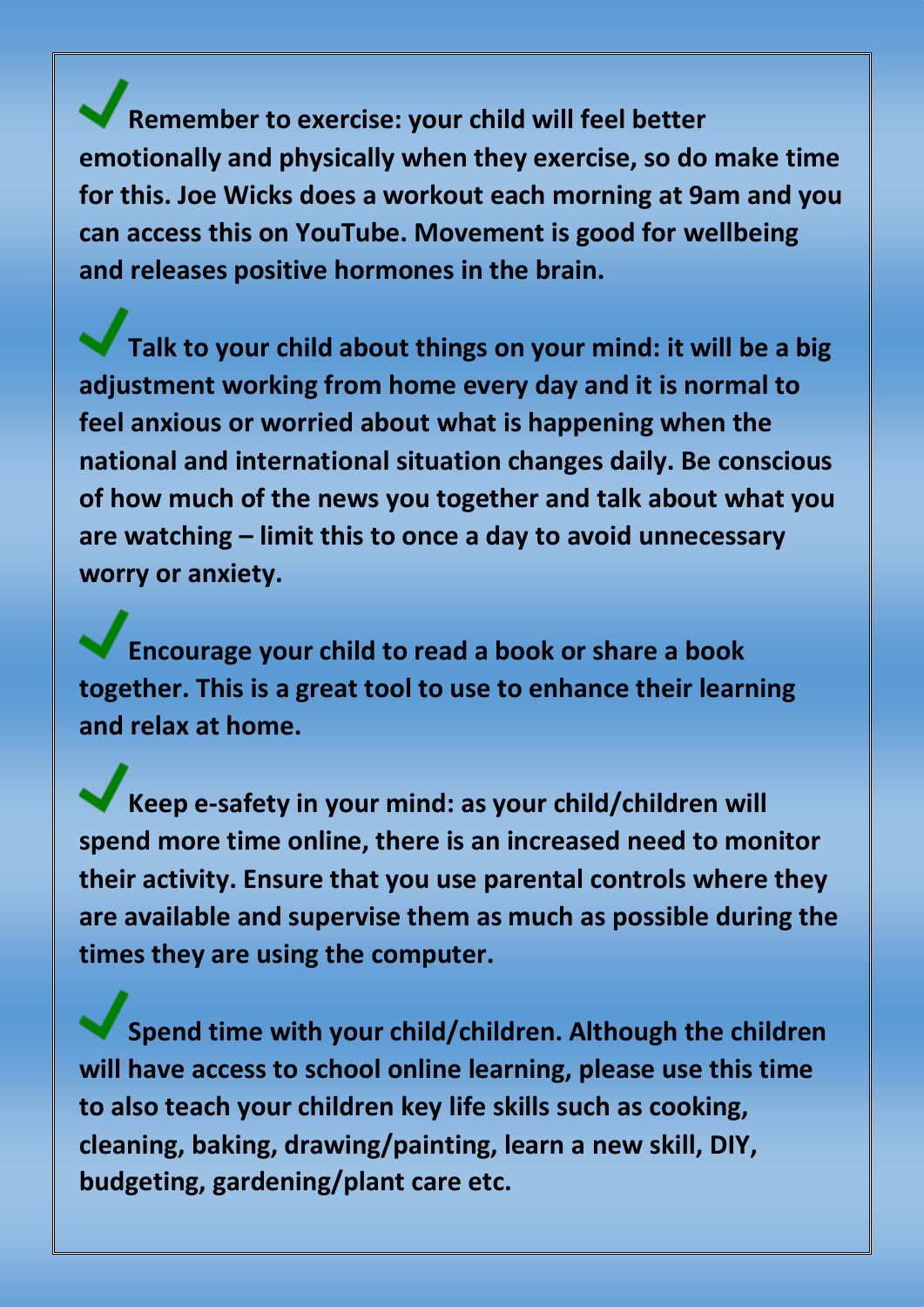There are a whole host of activities and ideas online that you can do with your children at home. Some IT and wider personal development ideas can be found here:

[https://parentzone.org.uk/article/10-ways-safely-entertain](https://parentzone.org.uk/article/10-ways-safely-entertain-your-kids-home)[your-kids-home](https://parentzone.org.uk/article/10-ways-safely-entertain-your-kids-home)



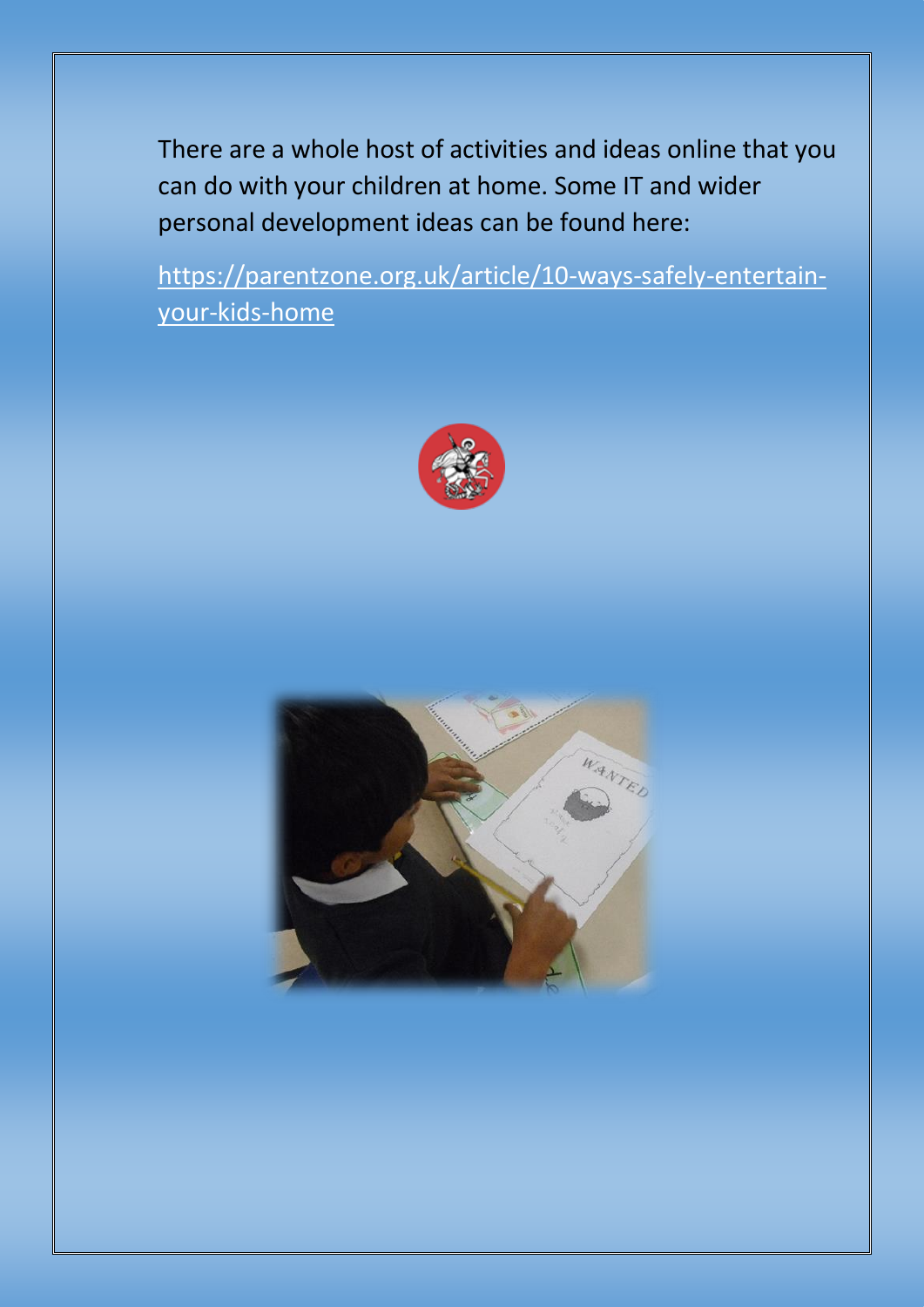## Frequently Asked Questions

#### What should my child/ren be doing every school day?

Every teacher will do a morning welcome on Microsoft Teams for the children at 9:15am to begin the day and go through the timetable for learning. The class timetable will also be available on the DB Primary homepage for your child's class and will outline the daily lessons for the week ahead. There will be activities set for each day for your child to complete on DB Primary.

#### Where can I find the work my child should be doing?

Your child should log in to DB Primary every morning to see their learning activities for the day. If you do not have access to the internet at home, please contact the school office and we will be able to support you further.

#### My child can't login to DB Primary. What should I do?

All children have a username and password for DB Primary. If you are unsure of your child's DB Primary log in details or they do not seem to be working, please contact the school office and we will provide you with more information and support.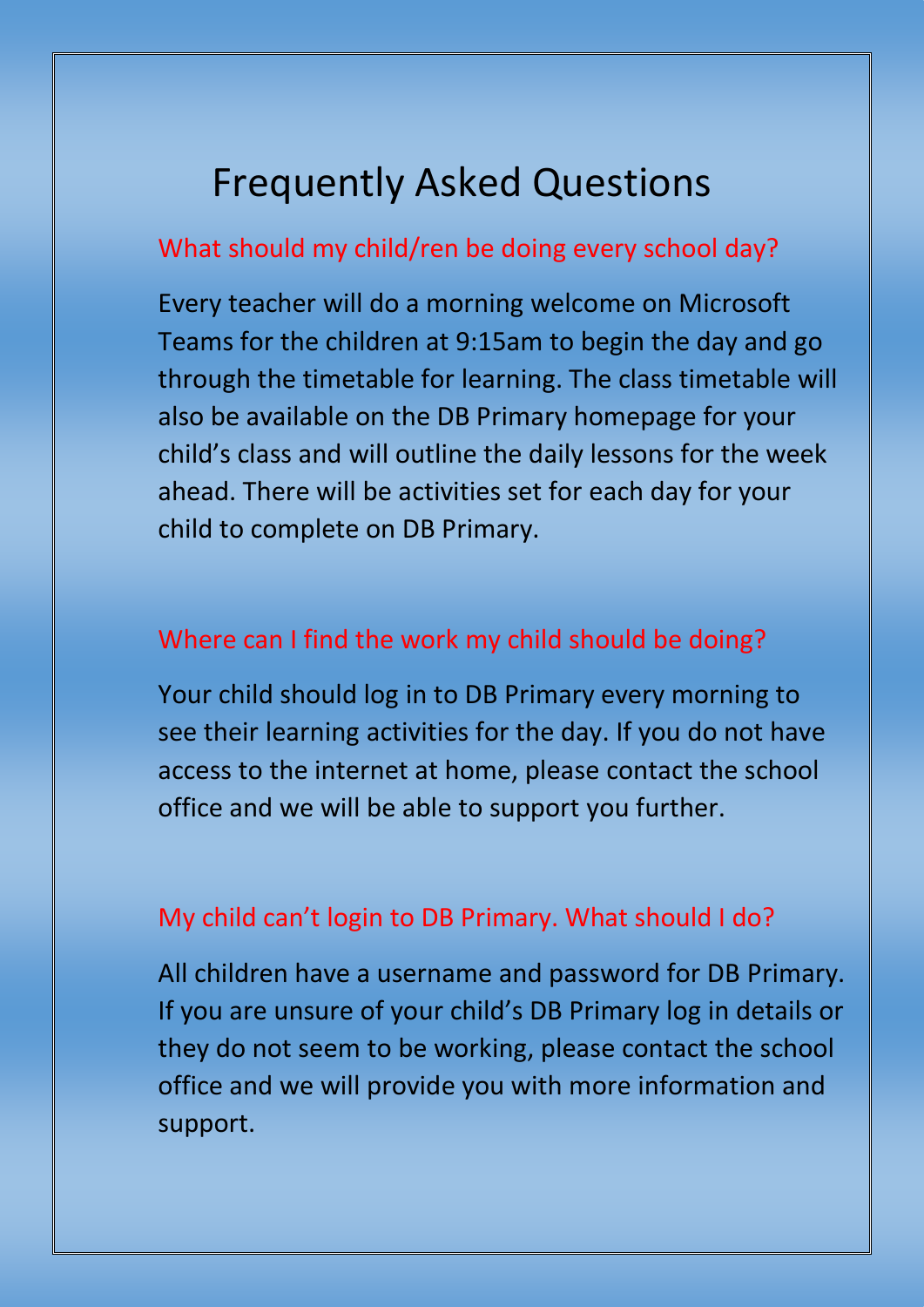#### How should my child complete the learning activity?

All work should be completed on DB Primary and submitted online. Instructions will be given by individual teachers about which form this should take. Children can submit work directly to teachers on DB Primary.

#### My child does not understand how to complete the work. How can they get help?

DB Primary has an email feature that enables the children to contact the teacher who has set the work. Teachers will endeavour to respond to questions as soon as they can. If your child can carry on with another aspect of their learning this will give the teacher time to respond to their question.

#### How do I get in contact with someone if I have a question?

If you need to contact one of your child's teachers, please call or email the school office and they will send a message to the teachers to contact you when they are available.

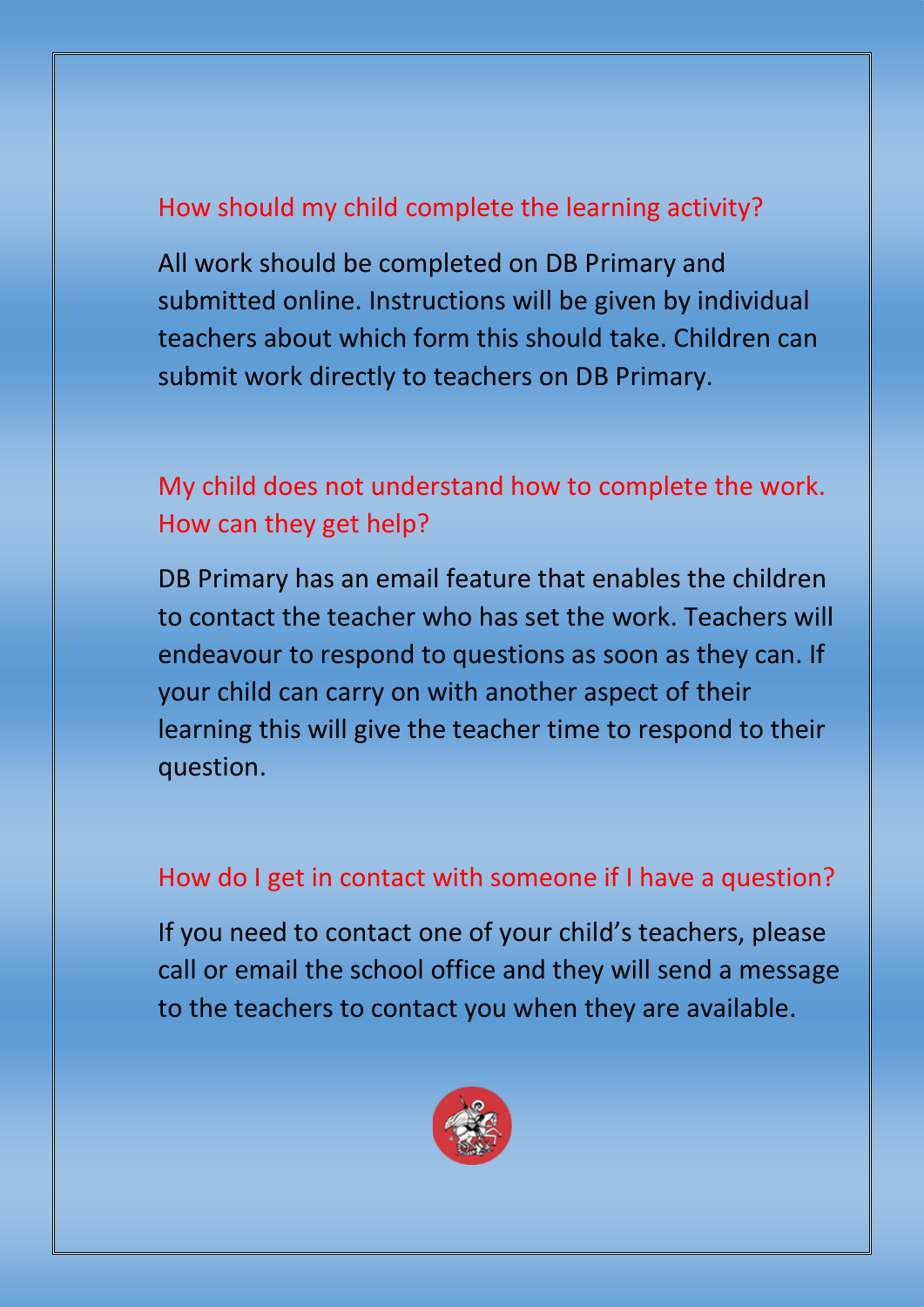### **St George's Online Offer**

#### Below is a summary of our current online learning offer Spring 2021

- A daily morning welcome for each class at 9:15am
- 3 hours of work per day uploaded onto DB Primary-English, Maths and 1 other subject.
- A class timetable available from Monday morning on the DB Primary home page.
- A daily live lesson 9:30 - 10am Year 6 and Reception 10 – 10:30am Year 5 10:30 – 11am Year 4 and Year 1 11 – 11:30am Year 3 1:30 -12pm Year 2
- A weekly Spanish lesson
- A whole school assembly
- Children who are availing of remote learning are also invited to a small group session with their class teacher weekly, providing focussed and targeted learning and feedback.
- Children who have an EHCP also receive a 1:1 session with their teacher and LSA, and a 1:1 hour with their LSA